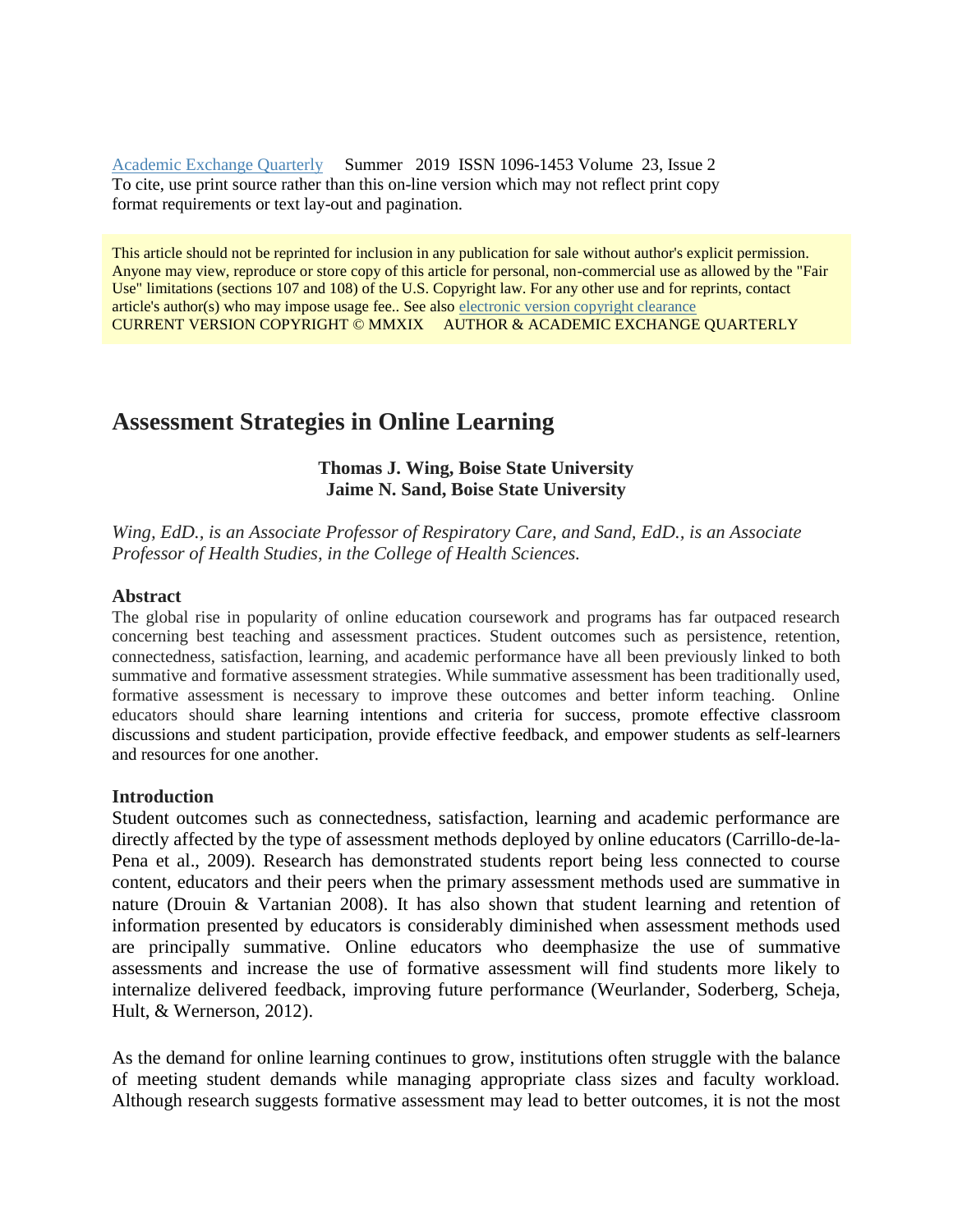commonly used form of assessment and may be minimized by students who do not perceive the value when not directly linked to a heavily-weighted grade (Wu & Jessop, 2018). Several researchers have identified increased time requirements as a barrier to authentic formative assessment, especially for educators who have traditionally only provided feedback to summative grading with an occasional justification upon student request (Hattie & Timperley, 2007; Li & De Luca, 2014; McKeachie & Svinicki, 2013). Assignments summative in nature such as multiple-choice examinations require less time to create and grade (Shute & Kim, 2014). Conversely, formative focused assignments seek to gain a greater depth into the current understanding that students possess, and when done regularly and effectively can assist in clarifying intentions and informing and improving future assessments. This paper seeks to explain the differences between formative and summative assessment while identifying best online evaluation strategies.

## **Literature Review**

The most common approach used to assess student learning in education is through the use of quantitative summative assessment (Black & Wiliam, 2009). This traditional method, however, relies heavily on the reliability and validity of the assessment itself and may impact student performance without giving the feedback needed to make necessary improvements. Formative assessment, alternatively, is a progressive form of evaluation for both students and educators which can be referred to as "assessment *for* learning", focusing on frequent feedback and empowerment of the student (Stiggins, 2005).

**Summative assessment.** Summative assessment is characterized by the cumulative scoring of student progress, traditionally after a section of a course is taught and a culminating examination is given (Dennen, 2008). Summative assessment is frequently viewed as evaluating a student's ability to understand the presented course materials (Yin et al., 2008). The results of such assessments are therefore rarely used to identify specific knowledge gaps present within individual students or potential improvements that should be made in order to effectively deliver course content (Popham, 2009). The purported benefits of summative assessment are in its ability to rank participants against fellow students and identify learning objective deficits (Shute & Kim, 2014). A major constraint to this type of assessment, however, is its lack of connection to improving teaching practices in the future (Wiliam, 2010).

Educators can further find their teaching efforts undermined by awarding summative measures, as the psychological response of receiving an unanticipated high or low grade can lessen a student's desire to self-reflect upon feedback provided regardless of grade achieved (Li & De Luca, 2014). Summative assessment feedback provided to students, especially on standardized exams such as those used for professional credentialing, is routinely delivered in the form of a sum total score (Havnes, Smith, Dysthe & Ludvigsen, 2012). It then falls upon the student to identify where knowledge deficiencies lie. Low performing students and students with exceedingly high academic expectations can have significant demotivational associations when an unexpectedly low summative grade is earned (Black, Harrison, Lee, Marshall, & Wiliam, 2003). Students develop anxiety in association with poor summative assessment performance, which has the potential to create a chain reaction of subpar performances on subsequent assessments (Hwang & Chang, 2011). Furthermore, summative assessment is primarily teacherdriven, demotivating students and subduing autonomy and independence in learning (Wu &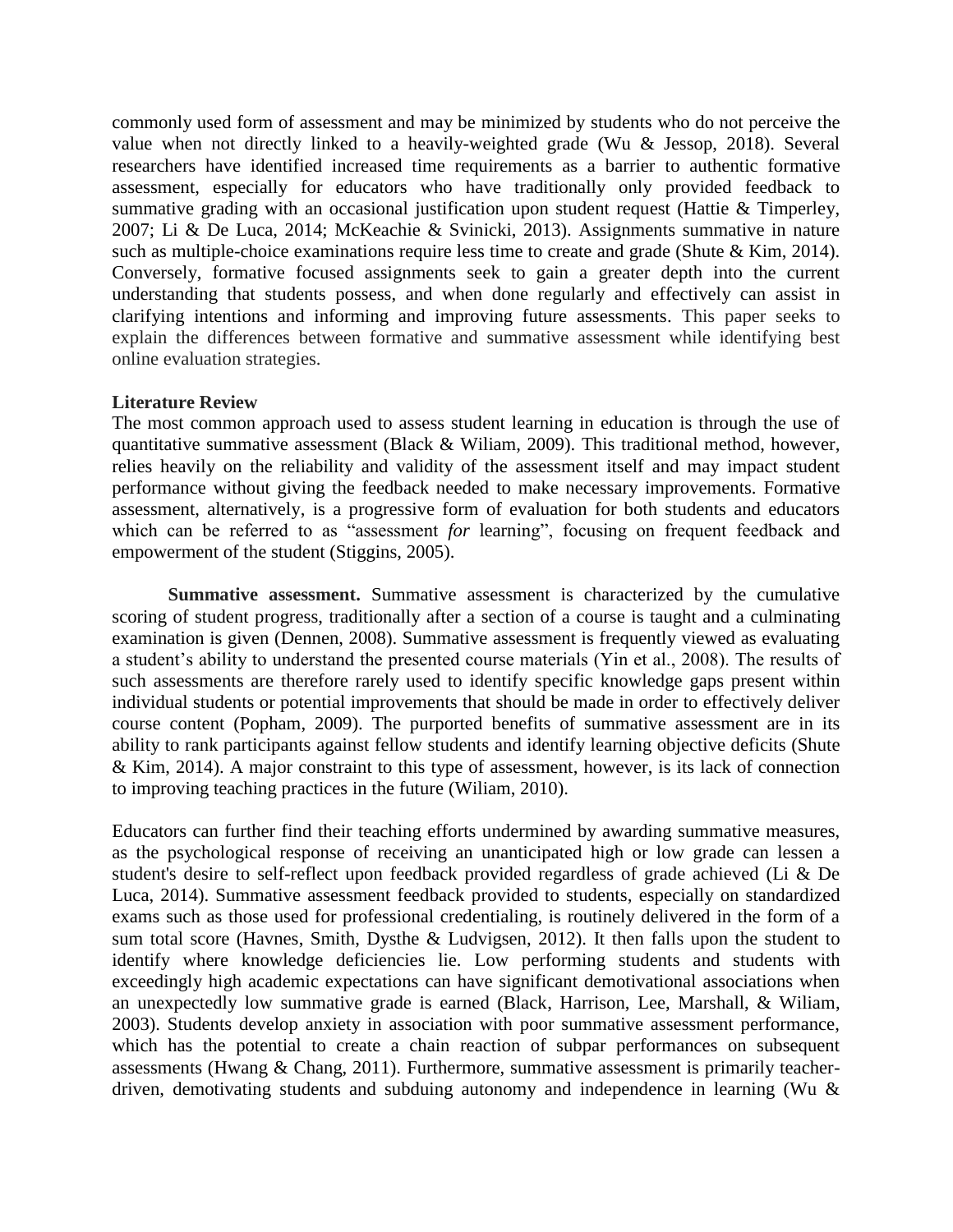Jessop, 2018). Increased student anxiety, in addition to decreased motivation, creates an environment in which maximal student learning cannot be achieved and poor student outcomes can be anticipated.

**Formative assessment.** Formative assessment is utilized to not only support student learning but also to provide real-time feedback for instructors to make changes to instruction based upon assessment findings, ensuring teaching strategies are congruent with student needs (Dennen, 2008). According to Black & Wiliam (2009),

Practice in a classroom is formative to the extent that evidence about student achievement is elicited, interpreted, and used by teachers, learners, or their peers, to make decisions about the next steps in instruction that are likely to be better, or better founded, than the decisions they would have taken in the absence of the evidence that was elicited. (p.6)

Unlike summative assessments, students play a prominent role in providing insights into how instruction can be adjusted to narrow knowledge deficits (Havnes et al., 2012). The processes by which formative assessment evidence (i.e. clinical observations, homework, testing) is gathered are less relevant in comparison to ensuring that results be "used as feedback by teachers and students to improve teaching and learning, respectively" (Shute & Kim, 2014, p. 313).

Research has demonstrated that the effective use of formative assessment strategies by educators has the potential to double the speed at which students learn course material while increasing student's motivation to learn and ability to become a self-regulated learner (Shute & Kim, 2014). It can be used as a learning tool, positively impacting student engagement, intrinsic motivation, peer interaction, and an increased depth of subject knowledge with higher academic performance (Carrillo-de-la-Pena et al., 2009; Elezi & Bamber, 2017; Haugen, Lysebo, & Lauvas, 2017; Petrovic, Pale, & Jeren, 2017; Weurlander et al., 2012). Student satisfaction has been frequently shown to be directly related to instructor feedback, a major component of formative assessment, and such feedback can be a strong predictor of student satisfaction and achievement of course learning outcomes (Eom & Ashill, 2016).

#### **Recommendations**

The characteristics of effective formative assessment include four main components: the role of assessment, frequency of assessment, format of the assessment, and feedback (Shute, 2008). Wiliam (2010) further advanced the operationalization of formative assessment for educators through the creation of a five-point working definition:

- 1. Clarifying and sharing learning intentions and criteria for success.
- 2. Engineering effective classroom discussions, questions, and learning tasks.
- 3. Providing feedback that moves learners forward.
- 4. Activating students as the owners of their own learning.
- 5. Activating students as instructional resources for one another.

**Clarifying intentions.** The expected level of performance indicated by instructors should be congruent with goals set forth within the course of study. Performance expectations should neither be over or understated as both of these actions can lead to decreased motivation, increased frustration and lower student performance (Black & Wiliam, 2009). Feedback should be provided specific to the stated intention of an assignment, avoiding extraneous content which is unrelated (Lopez-Pastor & Sicilia-Camacho, 2017; Shute, 2008). An example of this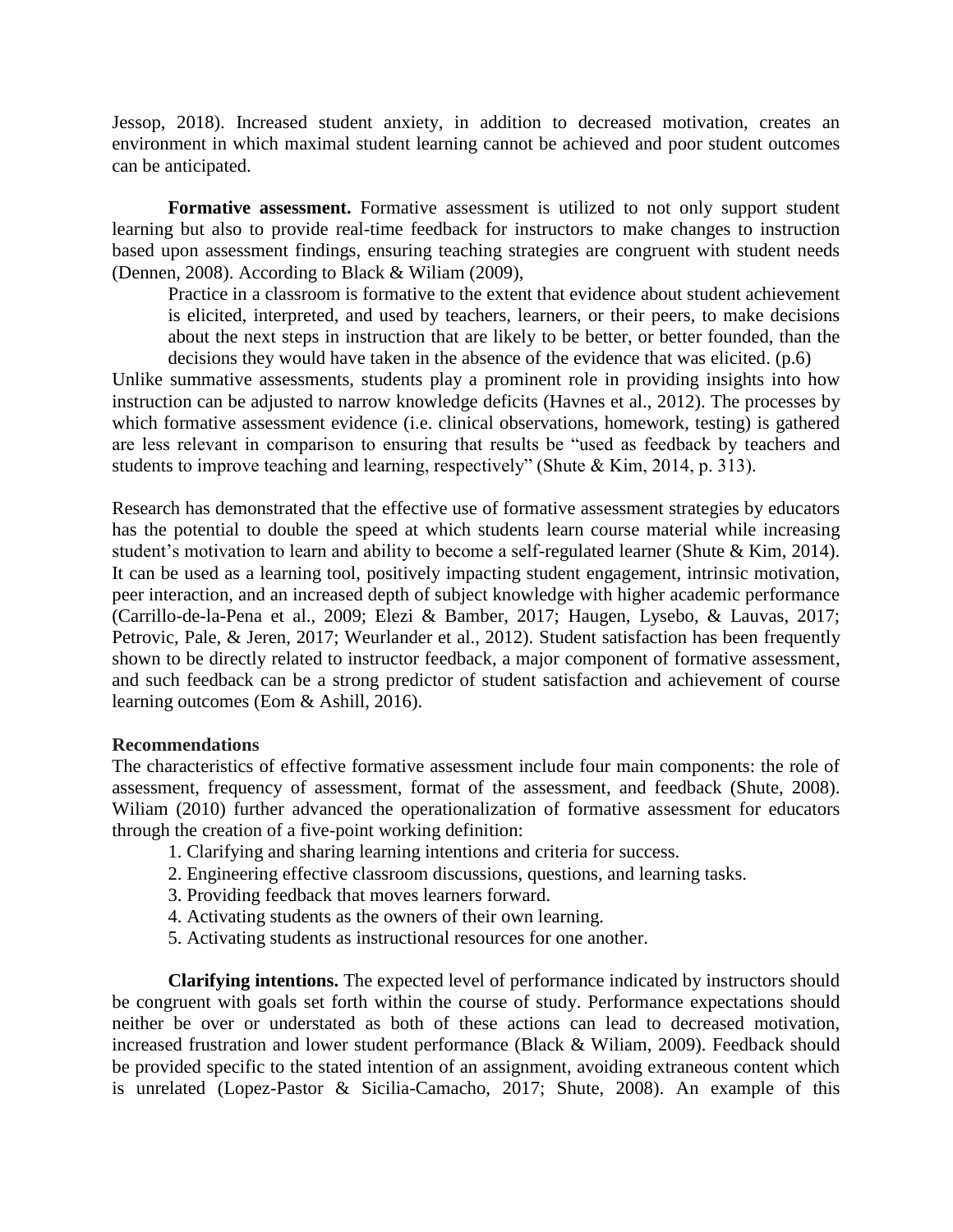misalignment would be a writing assessment with the stated outcome to "create community" amongst students and the accompanying feedback primarily focusing on grammar/punctuation.

Online educators can further clarify learning intentions through the delivery of student learning objectives (SLOs) that are clearly linked to specific assignments. Assessment thresholds can then be established to help identify whether assignments are successfully introducing, developing or mastering SLOs and if adjustments need to be made. Assignment rubrics should be created and linked to assessments as a way to clarify not only learning intentions but to also provide transparency in the grading process. Additionally, educators can further help students understand assessment intentions by providing example assignments while clearly identifying specific areas that were excellent or needed further refinement.

**Engineering affective assessments.** Assessments should be structured in a way that promotes the learning process while providing quality control of learning outcomes (Haugen et al., 2017). The frequency by which assessments are provided should be reasonably commonplace as this helps educators to refocus educational materials delivered throughout the course. Multiple assessment sources should be evaluated to authentically assess student knowledge while clearly identifying learning gaps (Black et al., 2003). Formative feedback from instructor to students is only effective to the extent it identifies and bridges student knowledge deficiencies.

Student to instructor formative feedback should help educators develop teaching strategies that meet the needs for each individual student. Educators can gain student trust by demonstrating and articulating changes that are being made in real-time to student feedback (Rushton, 2005). Another option, especially early in an academic course of study, is to provide a pathway for students to provide formative feedback anonymously. Anonymity allows students who are less likely to naturally come forward with suggestions to have a greater sense of power to do so, without facing potential repercussions from instructors and/or judgment from fellow students (McKeachie & Svinicki, 2013). Further, as providing formative feedback to instructors could be a foreign concept for many students, providing a structured guide or past examples can help to expand effective dialog (Black & Wiliam, 2009; Havnes et al., 2012).

**Providing feedback.** The most important component of formative assessment is feedback, from student to student, instructor to student and student to instructor (Hattie & Timperley, 2007; Haugen et al., 2017; Lopez-Pastor & Sicilia-Camacho, 2017). Feedback should be provided as a helpful constructive guide to advance student learning and instructional practices without the pretense of being "judgmental". Feedback is more effective when in the context of correct answers provided by a student rather than incorrect, as it helps build upon foundational knowledge instead of what is currently unknown (Shute, 2008). Students most value detailed, specific feedback related to what needs to be improved within their work or learning strategies (Dawson et al., 2019).

The timing of when formative feedback is provided contributes to the effectiveness of feedback (Hattie & Timperley, 2007; Mislevy et al., 2017; Rushton, 2005). Promptly delivered formative feedback can be immediately used by students to backfill identified knowledge gaps which serves to scaffold the creation of new knowledge (Hattie & Timperley, 2007). Although this is generally preferred by students, providing delayed feedback allows the student additional time to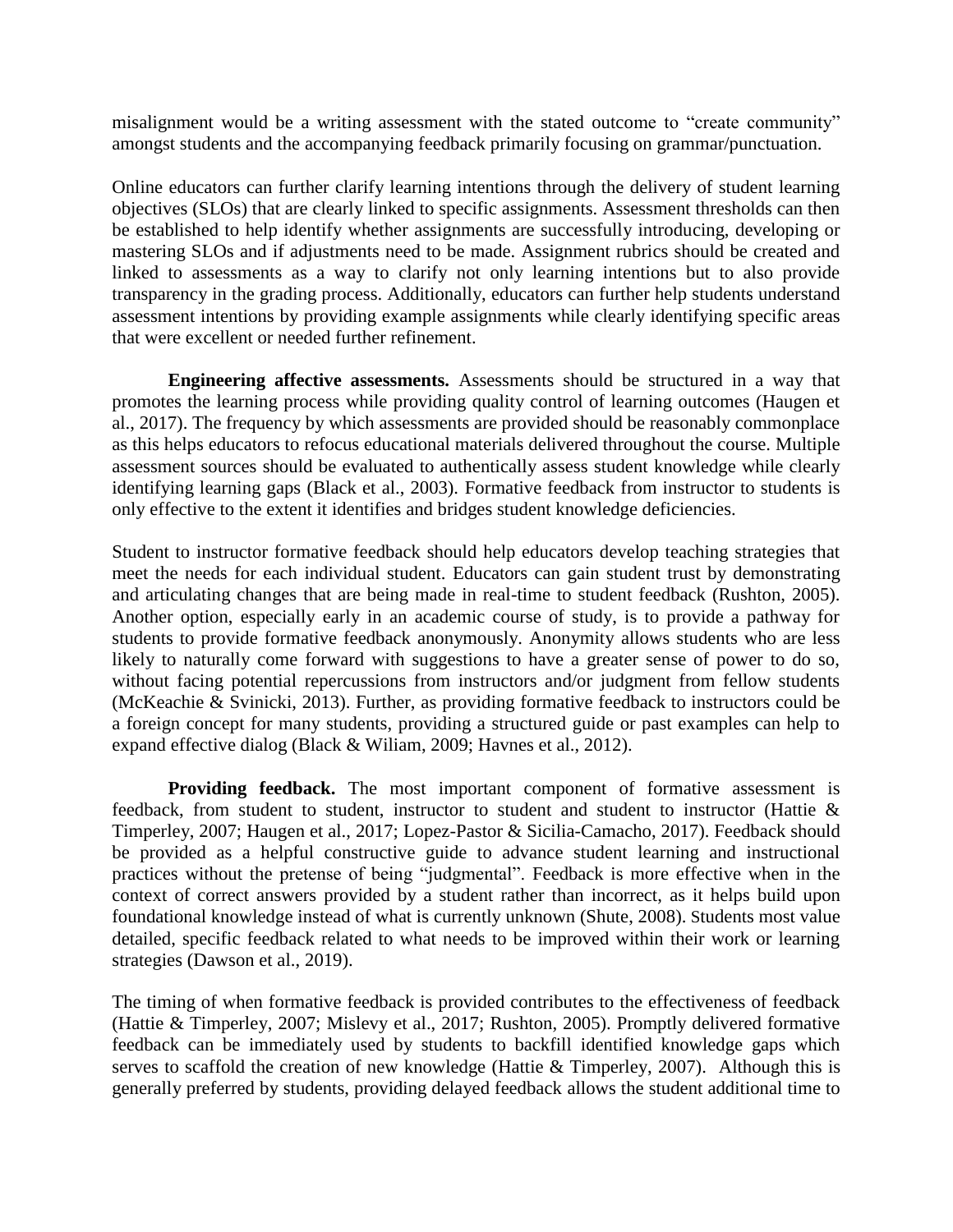process information, encouraging the practice of internal dialog and reinforcing self-regulatory development (Hattie & Timperley, 2007; Li & De Luca, 2014). Authors have further postulated that the degree of difficulty associated with an assignment should dictate the timing of feedback (Clariana, Wagner, & Murphy, 2000). Assignments requiring more intellectual effort should be provided with delayed feedback as they require more time for students to fully process, and those requiring less intellectual effort should be provided with immediate feedback as extra processing time is unwarranted (Clariana et al., 2000; Hattie & Timperley, 2007). Regardless, the timeliness of the feedback should ensure availability prior to subsequent work (Dawson et al., 2019).

**Empowering the learner.** Feedback provided based upon previous knowledge allows a student to develop the skills needed to self-identify errors in thinking patterns, which directly supports the development of self-regulated learning. Self-regulated feedback is provided in relation to a student's internal dialog in determining how much effort should be put forth, willingness to seek out instructor feedback, and the overall managing of personal behaviors (Nicol & Macfarlane-Dick, 2006). Students can also serve as the owners of their learning by performing "self-assessments" to identify gaps in knowledge (Lopez-Pastor & Sicilia-Camacho, 2017). Educators can facilitate self-assessments by creating assignments which require students to first grade their own submissions based upon previously generated assignment instructions, rubrics, and examples provided.

Activating students as a resource for one another through the use of assessments which encourage peer-to-peer learning helps to further empower learners (Haugan et al., 2017). Discussion boards facilitate this practice when instructor generated questions direct online discussions, encouraging students to interact with one another while furthering their understanding of assigned course content.

## **Conclusion**

Online education provides a platform for continued learning opportunities to reach an expansive portion of the population and best practices in online learning continue to be explored and expanded. Engaging online learners and gathering informative feedback requires interaction beyond cumulative scores and marking of right and wrong answers. Formative assessment opens the avenues of feedback from teacher to student, student to teacher, student to student, and even within an individual. Such interaction leads to faster learning and higher student satisfaction, improving academic performance and student connectedness. Online learning benefits from the clarification of shared learning intentions and criteria, effective discussions and learning tasks, timely and constructive feedback, and activation of students as owners of their learning and resources for each other.

## **References**

- Black, P., & Wiliam, D. (2009). Developing the theory of formative assessment. *Educational Assessment, Evaluation and Accountability, 21*(1), 5-31.
- Black, P., Harrison, C., Lee, C., Marshall, B., & Wiliam, D. (2003). *Assessment for learning: Putting it into practice*. New York, NY: Open University Press.
- Carrillo-de-la-Peña, M. T., Bailles, E., Caseras, X., Martínez, À., Ortet, G., & Pérez, J. (2009). Formative assessment and academic achievement in pre-graduate students of health sciences. *Advances in Health Sciences Education*, *14*(1), 61-67.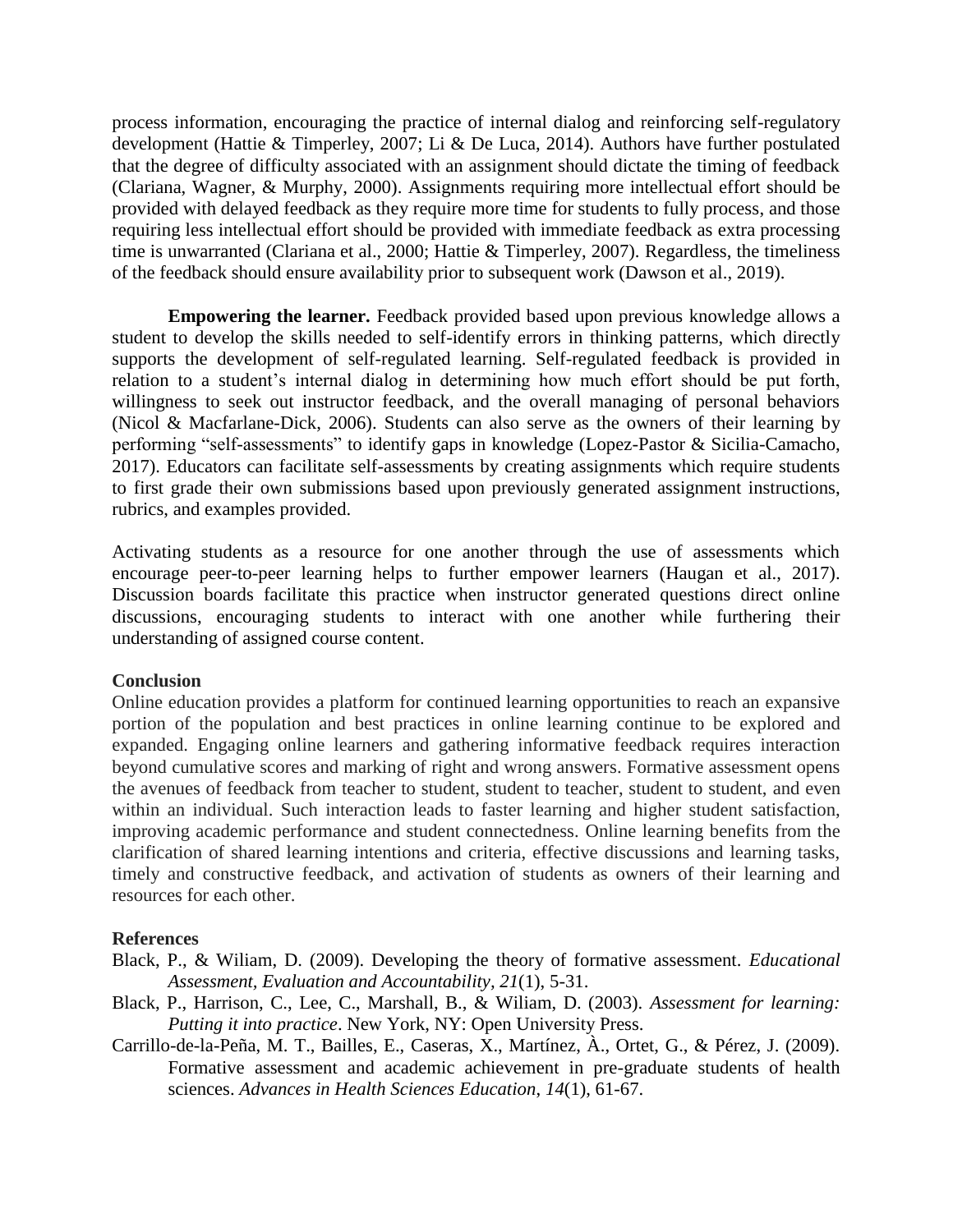- Clariana, R. B., Wagner, D., & Murphy, L. C. R. (2000). Applying a connectionist description of feedback timing. *Educational Technology Research and Development*, *48*(3), 5-22.
- Dawson, P., Henderson, M., Mahoney, P., Phillips, M., Ryan, T., Boud, D., & Molloy, E. (2019). What makes for effective feedback: Staff and student perspectives. *Assessment & Evaluation in Higher Education*, *44*(1), 25-36.
- Dennen, V. (2008). Looking for evidence of learning: Assessment and analysis methods for online discourse. *Computers in Human Behavior*, *24*(2), 205-219.
- Drouin, M., & Vartanian, L. (2008). Do students need sense of community in online learning environments? Sense of community and student satisfaction, achievement, and retention in an online course. *Quarterly Review of Distance Education, 11*(3).
- Elezi, E., & Bamber, C. (2017). Enhancing students learning experience via in-class formative assessments: A business studies UK higher education example. *British Journal of Education*, *5*(9), 69-88.
- Eom, S. B., & Ashill, N. (2016). The determinants of students' perceived learning outcomes and satisfaction in University online education: An update. *Decision Sciences Journal of Innovative Education*, *14*(2), 185-215.
- Hattie, J., & Timperley, H. (2007). The power of feedback. *Review of Educational Research*, *77*(1), 81-112.
- Haugan, J., Lysebo, M., & Lauvas, P. (2017). Mandatory coursework assignments can be, and should be, eliminated! *European Journal of Engineering Education*, *42*(6), 1408-1421.
- Havnes, A., Smith, K., Dysthe, O., & Ludvigsen, K. (2012). Formative assessment and feedback: Making learning visible. *Studies in Educational Evaluation*, *38*(1), 21-27.
- Hwang, G. J., & Chang, H. F. (2011). A formative assessment-based mobile learning approach to improving the learning attitudes and achievements of students. *Computers & Education*, *56*(4), 1023-1031.
- Li, J., & De Luca, R. (2014). Review of assessment feedback. *Studies in Higher Education*, *39*(2), 378-393.
- López-Pastor, V., & Sicilia-Camacho, A. (2017). Formative and shared assessment in higher education. Lessons learned and challenges for the future. *Assessment & Evaluation in Higher Education*, *42*(1), 77-97.
- McKeachie, W., & Svinicki, M. (2013). *McKeachie's teaching tips*. Cengage Learning.
- Mislevy, R. J., Haertel, G., Riconscente, M., Rutstein, D. W., & Ziker, C. (2017). Evidencecentered assessment design. In *Assessing Model-Based Reasoning using Evidence-Centered Design* (pp. 19-24). Springer, Cham.
- Nicol, D. J., & Macfarlane-Dick, D. (2006). Formative assessment and self-regulated learning: A model and seven principles of good feedback practice. *Studies in Higher Education*, *31*(2), 199-218.
- Petrović, J., Pale, P., & Jeren, B. (2017). Online formative assessments in a digital signal processing course: Effects of feedback type and content difficulty on students learning achievements. *Education and Information Technologies*, *22*(6), 3047-3061.
- Popham, W. J. (2009). Assessment literacy for teachers: Faddish or fundamental? *Theory into Practice*, *48*(1), 4-11.
- Rushton, A. (2005). Formative assessment: A key to deep learning?. *Medical Teacher*, *27*(6), 509-513.
- Shute, V. J. (2008). Focus on formative feedback. *Review of Educational Research, 78*(1), 153- 189.